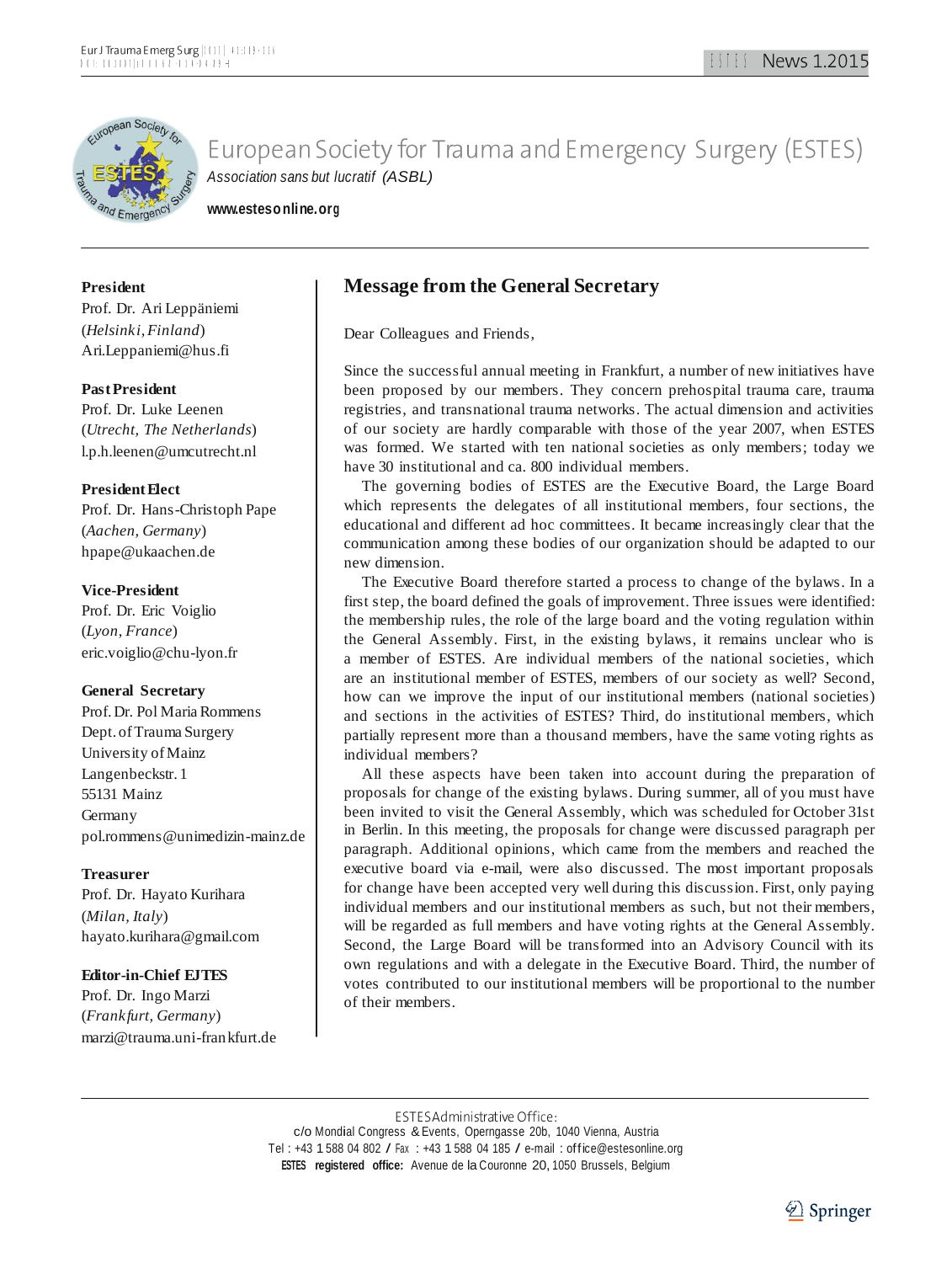

**[www.estesonline.org](http://www.estesonline.org/)**

### **President**

Prof. Dr. Ari Leppäniemi (*Helsinki,Finland*[\)](mailto:Ari.Leppaniemi@hus.fi) [Ari.Leppaniemi@hus.fi](mailto:Ari.Leppaniemi@hus.fi)

### **PastPresident**

Prof. Dr. Luke Leenen (*Utrecht, The Netherlands*[\)](mailto:l.p.h.leenen@umcutrecht.nl) [l.p.h.leenen@umcutrecht.nl](mailto:l.p.h.leenen@umcutrecht.nl)

### **President Flect**

Prof. Dr. Hans-Christoph Pape (*Aachen, Germany*[\)](mailto:hpape@ukaachen.de) [hpape@ukaachen.de](mailto:hpape@ukaachen.de)

### **Vice-President**

Prof. Dr. Eric Voiglio (*Lyon, France*[\)](mailto:eric.voiglio@chu-lyon.fr) [eric.voiglio@chu-lyon.fr](mailto:eric.voiglio@chu-lyon.fr)

### **General Secretary**

Prof.Dr. Pol Maria Rommens Dept. of Trauma Surgery University ofMainz Langenbeckstr. 1 55131 Mainz Germany [pol.rommens@unimedizin-mainz.de](mailto:pol.rommens@unimedizin-mainz.de)

### **Treasurer**

Prof. Dr. Hayato Kurihara (*Milan, Italy*[\)](mailto:hayato.kurihara@gmail.com) [hayato.kurihara@gmail.com](mailto:hayato.kurihara@gmail.com)

### **Editor-in-Chief EJTES**

Prof. Dr. Ingo Marzi (*Frankfurt, Germany*) [marzi@trauma.uni-frankfurt.de](mailto:marzi@trauma.uni-frankfurt.de)

As the numbers of attendees of the General Assembly of October 31st was far below two thirds of our members, the compulsory two-thirds majority was not reached. We therefore will call for an extra-ordinary General Assembly at the first day of our ECTES 2015 meeting in Amsterdam. All members will receive the old version and the proposed changes well before this meeting, so that all of you can participate actively in this discussion. We will hopefully receive a two-thirds majority of the attendees of this extra-ordinary General Assembly at the end of the meeting.

Dear colleagues and friends, ESTES is rapidly moving forward. With an increasing number of members and activities, the expectations from the trauma and emergency surgery community are also growing. With the new bylaws, we hope to make ESTES fit for the next decade. We therefore kindly invite you to actively participate in this important move forward

With kind regards,

Prof. Dr. Dr. h.c. Pol M. Rommens ESTES General Secretary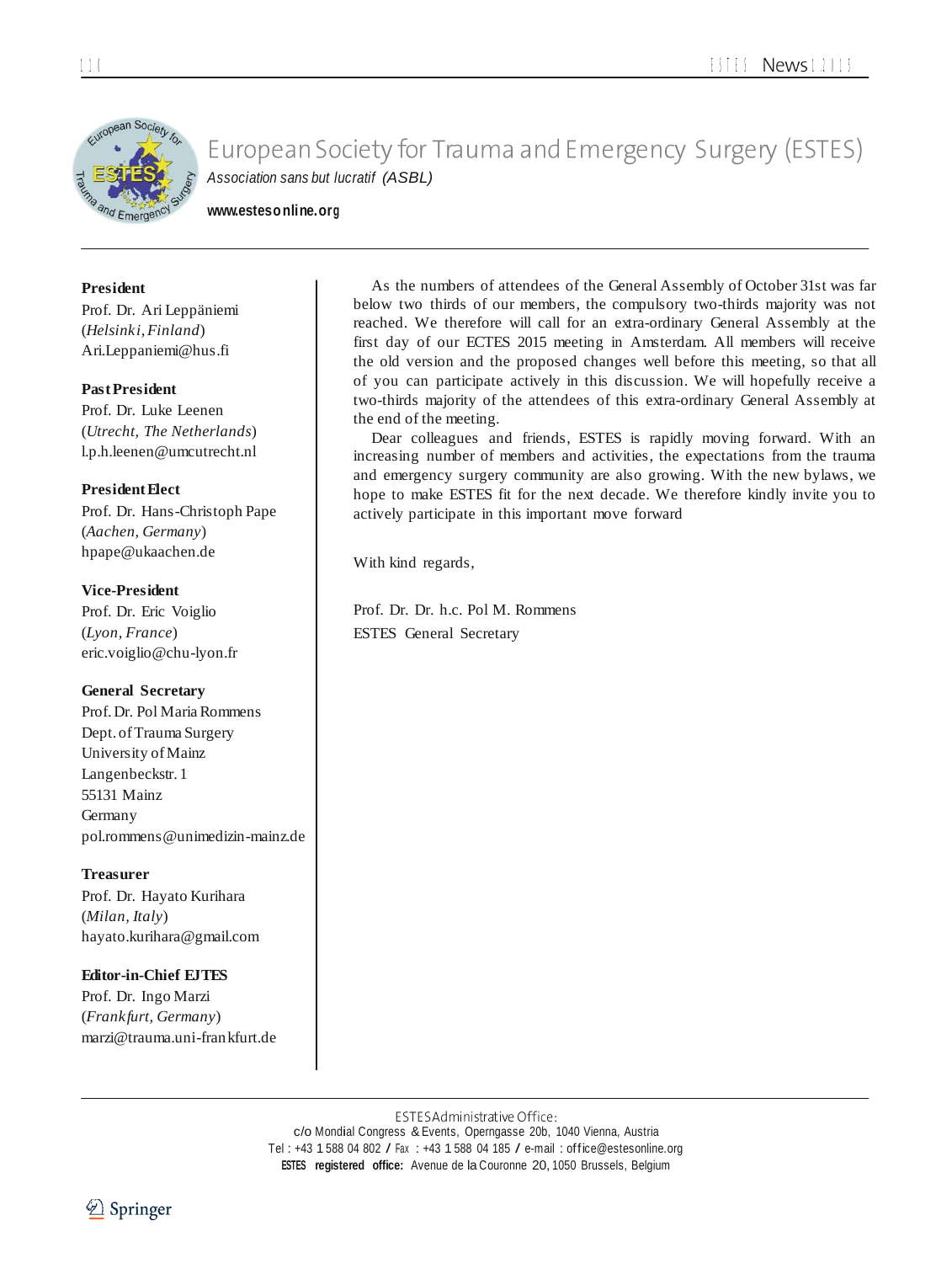

**[www.estesonline.org](http://www.estesonline.org/)**



### **Register now forECTES 2015 andsave up to 80 euros!**

Benefit from the Early Bird Registration Fees by registering early, until Friday, February 27, 2015. To access the online registration platform, please visit the congress websit[e www.ectes2015.org.](http://www.ectes2015.org/)

### REGISTRATION FEES

|                                   | Early Fee - until<br><b>February 27, 2015</b> | Regular Fee – until<br>April 24, 2015 | Late/Onsite Fee – from<br>April 25, 2015 |
|-----------------------------------|-----------------------------------------------|---------------------------------------|------------------------------------------|
| <b>Individual Member ESTES</b>    | $\epsilon$ 370                                | $\epsilon$ 435                        | $\epsilon$ 535                           |
| <b>Institutional Member ESTES</b> | $\epsilon$ 400                                | $\epsilon$ 480                        | $\epsilon$ 535                           |
| Member ESTES Resident*            | $\epsilon$ 180                                | $\epsilon$ 205                        | $\epsilon$ 235                           |
| Non-Member                        | $\epsilon$ 475                                | $\epsilon$ 545                        | $\epsilon$ 600                           |
| Non-Member Resident*              | $\epsilon$ 265                                | $\epsilon$ 285                        | € 320                                    |
| Nursing Staff*                    | $\epsilon$ 180                                | $\epsilon$ 205                        | $\in$ 235                                |
| Student**                         | $\epsilon$ 90                                 | $\epsilon$ 90                         | $\epsilon$ 120                           |
| Day Ticket***                     | $\in$ 225                                     | $\epsilon$ 245                        | $\epsilon$ 270                           |

\* Resident & Nursing Fees: In order to verify your status as a resident/nurse, a written confirmation from your hospital/institution is required, otherwise individual member/non-member fees will apply. Please send the confirmation (as PDF file) to ectes 2015 @mondial-congress.com or fax it to +43 1 58804 185. \*\* Student Fee: Students need to provide a copy oftheir valid Student ID when registering, otherwise the student registration will not be accepted. Please send the confirmation (as PDF file) as soon as possible t[o ectes2015@mondial-congress.com](mailto:ectes2015@mondial-congress.com) or fax it to +43 1 58804 185.

\*\*\* Only one Day Ticket may be purchased.

### **A scientific program tailored to your interests!**

Besides scientific sessions, the program will also feature satellite symposia and pre- and postcourses. For a first impression of what ECTES 2015 has to offer and an overview about optionalpre- and postcourses, please visit the congress website.

#### **Consult your pillow!**

The RAI Housing Service Amsterdam has secured a large number of hotel rooms close to the congress venue and the city center. Early hotel booking is highly recommended! You can conveniently bookyour hotelroom upon online registration!

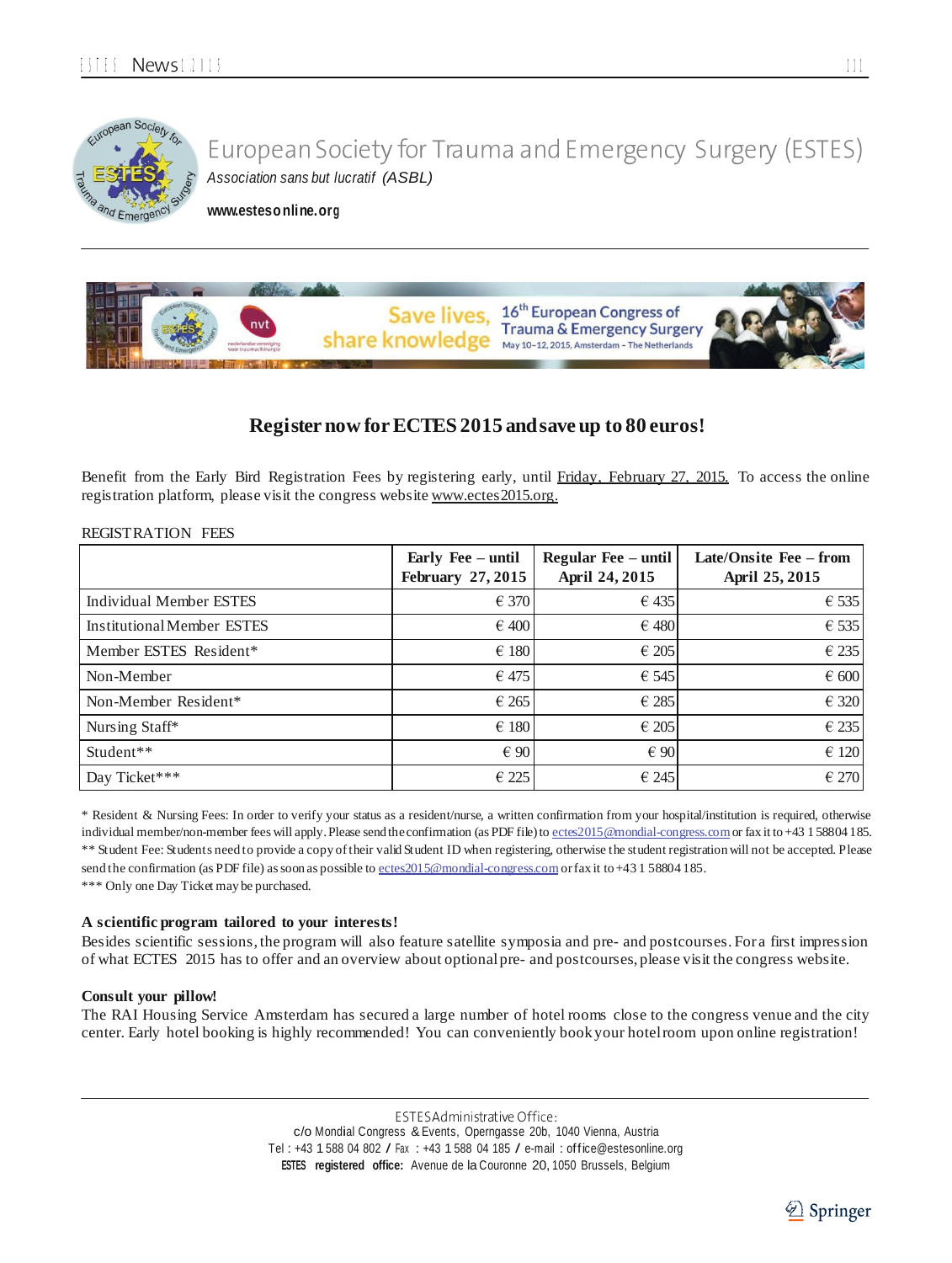

**[www.estesonline.org](http://www.estesonline.org/)**

### **We look forward to welcoming you to ECTES 2015 in Amsterdam!**

Sincerely,

ECTES 2015 Organizing Team

ECTES 2015 Organizing Team Mondial Congress & Events, Mondial GmbH & Co. KG, Operngasse 20b, 1040 Vienna, Austria  $t + 43$  1 58804-0, f-185, ectes 2015@mondial-congress.com, www.ectes 2015.org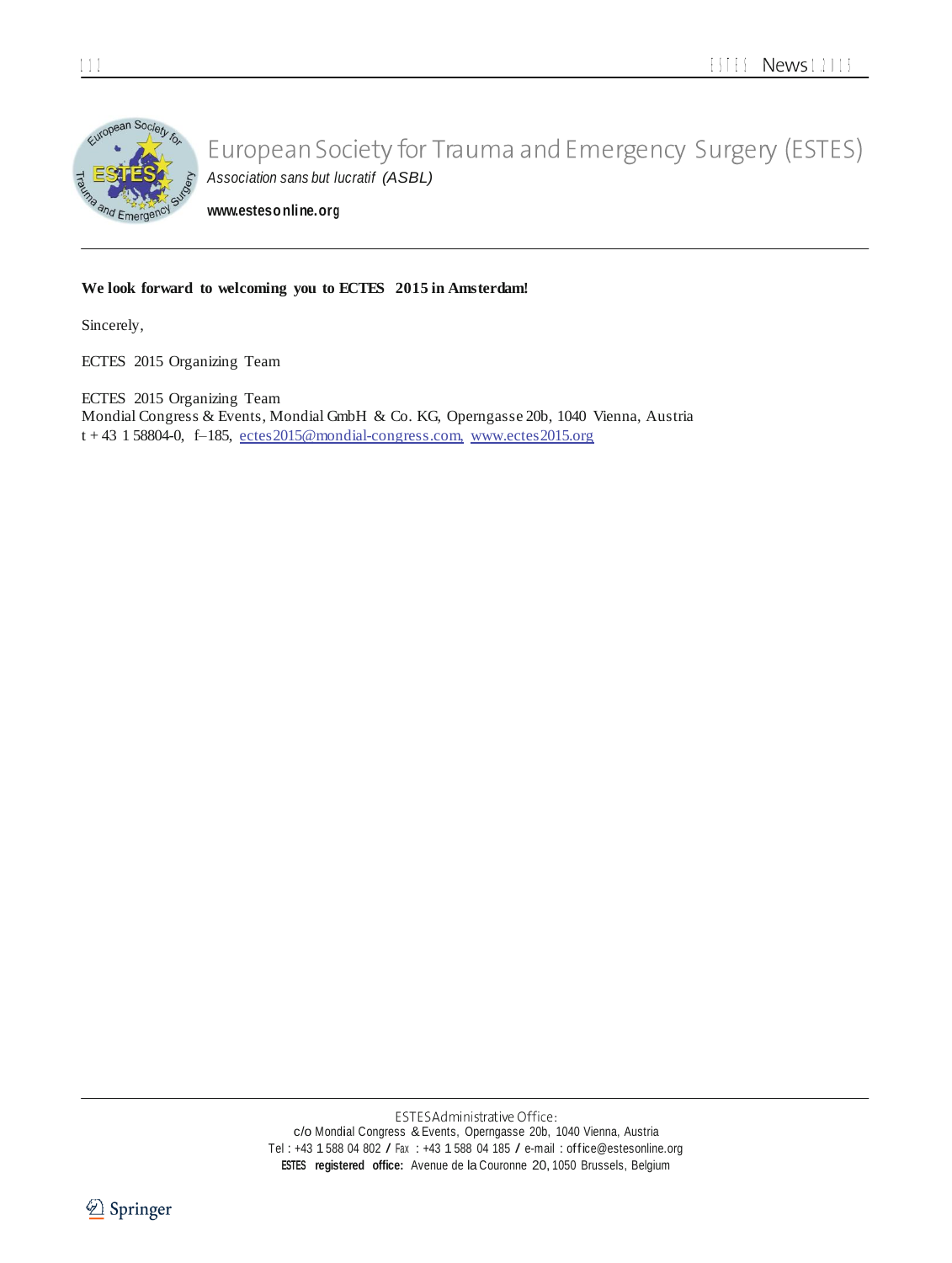

**[www.estesonline.org](http://www.estesonline.org/)**



### **European Trauma Course (ETC) in Mainz, Germany March 10–12, 2015 – German Speaking Course**

### *EuropeanTrauma Course*

The European Trauma Course (ETC) is a project of the European Trauma Course Organisation (ETCO). It is a two-and-a-half-day simulation-based, hands-on course.The course is mainly practicaland the candidates willbe led in small groups through scenarios ofincreasing difficulty.

### *What's new?*

- The ETC provides training **for individuals and teams.**
- Lecture time is kept to a minimum and emphasis is placed on **hands-onscenariotraining.**
- The ETC meets the requirement of adult **education.**
- It implements **model-based simulators.**

### *ETCO– International Working Group*

The ETC is continuously developed bytheETCO.This is a group ofinternationally recognised experts coming fromallspecialties involved in trauma care.The following organisations are representedin the Working Group and certify the course:

ESTES (European Society forTrauma and Emergency Surgery) EuSEM (European Society ofEmergency Medicine) ESA (European Society of Anaesthesiology) ERC (European ResuscitationCouncil) CMC (ETC – Course Management Committee)

### *Aims*

Aftersuccessfulcompletion ofthe course,the candidates willbe able to manage a trauma scenario asteamleader.They willalso be able to understand theirrole in a trauma team.

### *Course material*

The ETC course manual will be sent to the candidates 4 weeks before the course commences.

### *Candidates*

Physicians fromall specialties and training grades involved in the care of major trauma and experienced nurses and paramedics up to a maximum number of 24 are welcome.

### *Assessment*

In orderto successfully complete thecourse, everycandidate has toundergo a finalassessmenton the finalday ofthe course.

ESTES Administrative Office: c/o Mondial Congress &Events, Operngasse 20b, <sup>1040</sup> Vienna, Austria Tel : +43 1 <sup>588</sup> <sup>04</sup> <sup>802</sup> / Fax : +43 1 <sup>588</sup> <sup>04</sup> <sup>185</sup> / e-mail : [office@estesonline.org](mailto:office@estesonline.org) **ESTES registered office:** Avenue de la Couronne 20, 1050 Brussels, Belgium

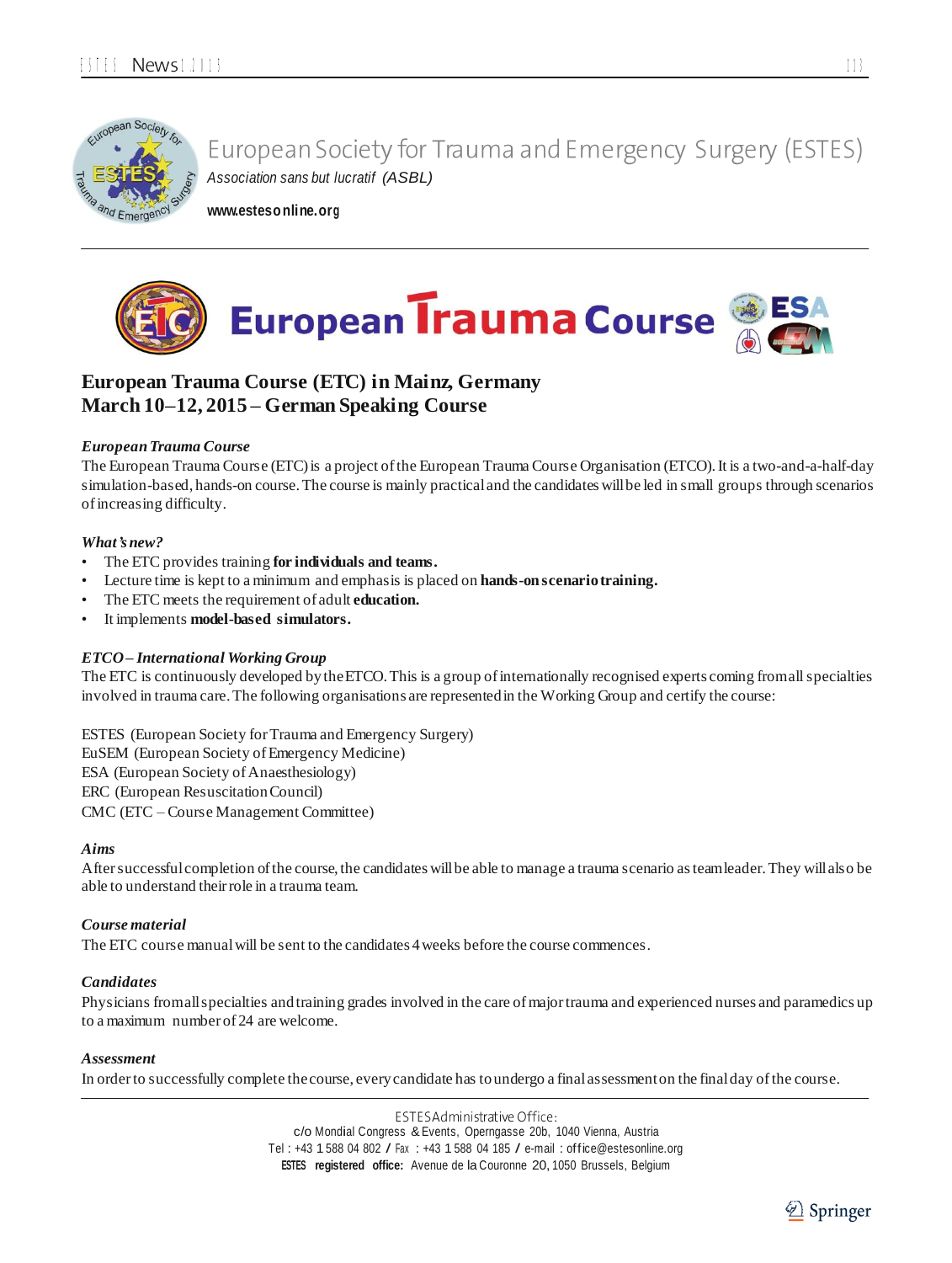

**[www.estesonline.org](http://www.estesonline.org/)**

### *Certificates*

Will be issued to the successful candidates at the end of the course.

### *Dates and venue*

March 10–12, 2015 University MedicalCenter ofthe Johannes Gutenberg University Mainz Langenbeckstr. 1 55131 Mainz Germany

*Fees*

950 euro per participant (includes cateringduringthe course hours and 1course dinner)

### *Registration*

Due to the course structure, mainly teaching in small groups (4:2), the number of candidates is limited to 24. Registration is successful following money transfer and confirmation by email.

### *Contact*

Silke Ernst Klinik für Anästhesiologie University MedicalCenter ofthe Johannes Gutenberg University Mainz Langenbeckstrasse 1 55131 Mainz,Germany e-Mail[:silke.ernst@unimedizin-mainz.de](mailto:silke.ernst@unimedizin-mainz.de) Tel.: +49 6131 17 7172 Fax: +49 6131 17 5503

### *Background information*

Injuryistheleadingofcauseofdeathanddisabilityintheyoung.TheEuropeanSectionoftheWHOrecentlypointedoutthatmodern trauma care may decrease the mortality rate ofinjury by 30%. This depends on a well-performing chain of survival commencing from the site of the accident to the place of definitive treatment.

The initial management of trauma patients in the Emergency Department is a crucial link in this chain depending on a wellfunctioning teamand excellent cooperation betweenthe specialties involved.Initialmanagement is no longer a fixed sequence of interventions,following the classicalA,B, C, D's strictly, but a variable set of procedures carried outsimultaneously and adapted to the severityofthe patient's condition.It is a number of processesrunningin parallel, and clearly theseprocesses need to be well organised to effectively manage trauma.

Teaching and trainingare necessary to understandthe processes and their organisation,which in turn is indispensable toenable each teammember to fill in his/her role within the trauma team.The growing appreciation that good trauma care makes a difference in survival and the increasing complexity of the care process have generated a demand for a new type of education.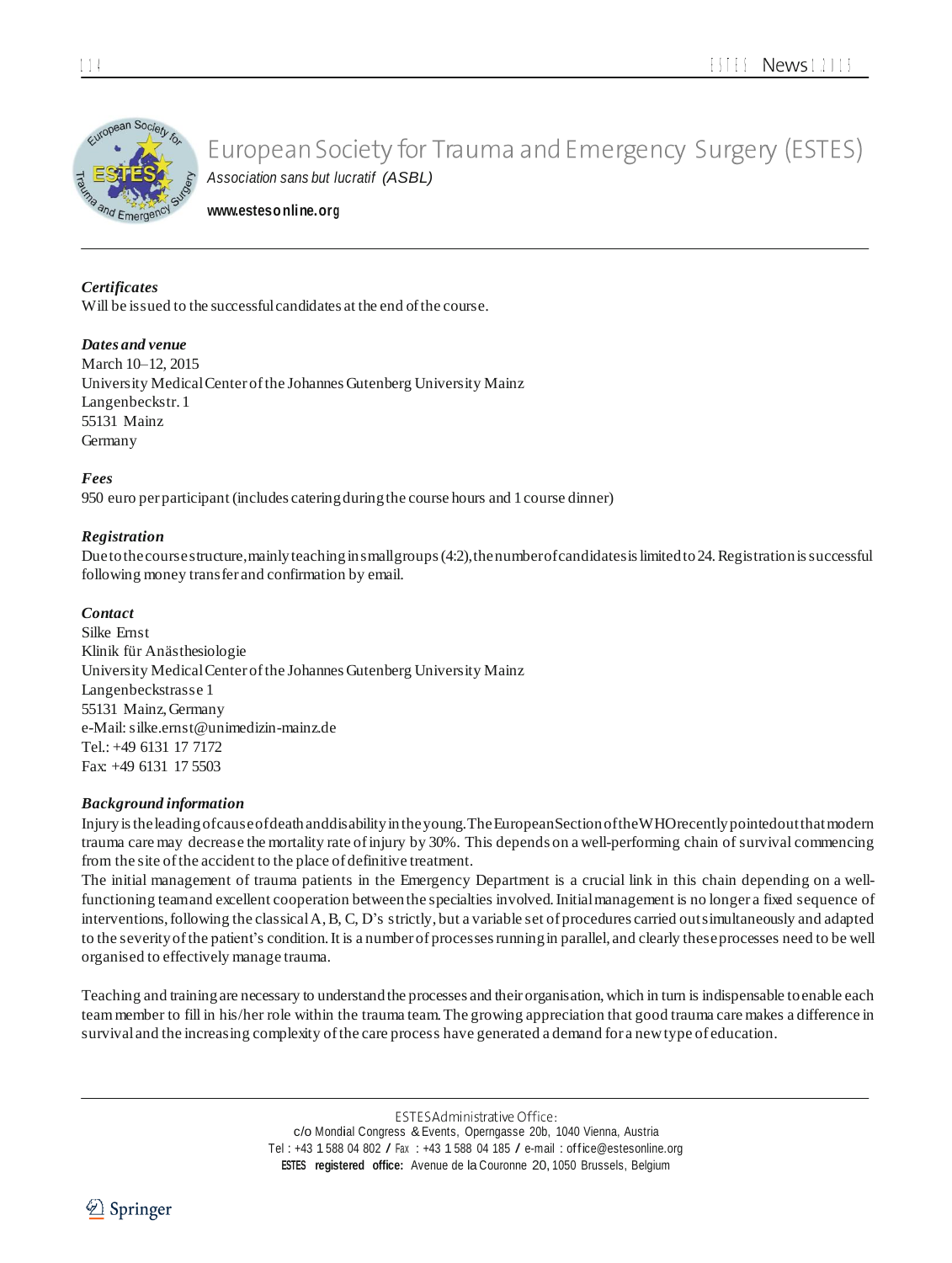

**[www.estesonline.org](http://www.estesonline.org/)**

### **Acute Care Surgery Course on Visceral & Gastrointestinal Emergencies (Nontrauma)**



**March 16-17, 2015**

## **European Society for Trauma and Emergency Surgery (ESTES), European Association for Endoscopic Surgery (EAES)**

*in co-operation with*

### **Section for Surgical Research, Medical University of Graz**

This workshop is designed to provide state-of-the-art information on the diagnosis and management of severely ill patients who present with nontraumatic visceral and gastrointestinal emergencies. The course emphasizes direct involvement of the trainees in the problem-oriented theory and hands-on lab sessions. Upon completion of the course, attendees will be well equipped to deal with these patients when they see themin the emergency room.

|                          | <b>Course director:</b> Prof. Dr. S. Uranues                                                    |
|--------------------------|-------------------------------------------------------------------------------------------------|
| <b>Course language:</b>  | English                                                                                         |
| <b>Course location:</b>  | Department of Surgery, Section for Surgical Research<br>Auenbruggerplatz 29, 8036 Graz, Austria |
| <b>Registration fee:</b> | $\epsilon$ 600.-, for members of ESTES and EAES $\epsilon$ 550.-                                |
| <b>Registration:</b>     | i.prass1@medunigraz.at<br>Phone: $+43(0)316$ 385 83232, Fax: $+43(0)316$ 385 16845              |
| More information:        | http://www.chirurgischeforschung.at/de/akutchirurgie-acute-care-surgery.html                    |